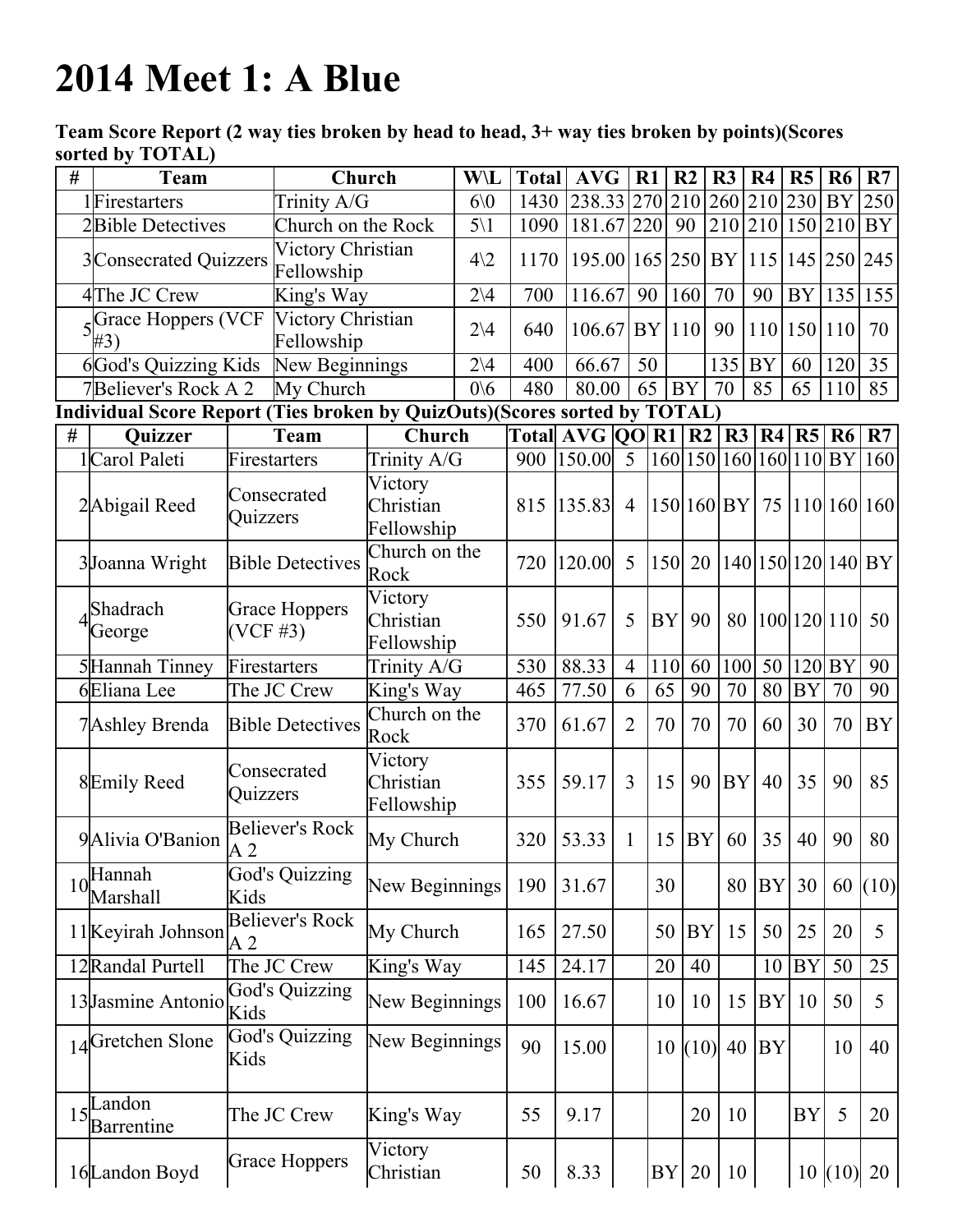|                    | $(VCF \#3)$                         | Fellowship                         |    |      |           |        |         |           |    |    |
|--------------------|-------------------------------------|------------------------------------|----|------|-----------|--------|---------|-----------|----|----|
| 17Ella Boyd        | <b>Grace Hoppers</b><br>$(VCF \#3)$ | Victory<br>Christian<br>Fellowship | 40 | 6.67 | <b>BY</b> |        | 10      |           | 10 |    |
| 18 Alathia Purtell | The JC Crew                         | King's Way                         | 30 | 5.00 | 10        | 10(10) |         | <b>BY</b> |    | 20 |
| 19Zander Slone     | God's Quizzing<br>Kids              | New Beginnings                     | 20 | 3.33 |           |        | $BY$ 20 |           |    |    |
| 20 Emma Howes      | The JC Crew                         | King's Way                         |    | .83  | (5)       |        |         | BY        | 10 |    |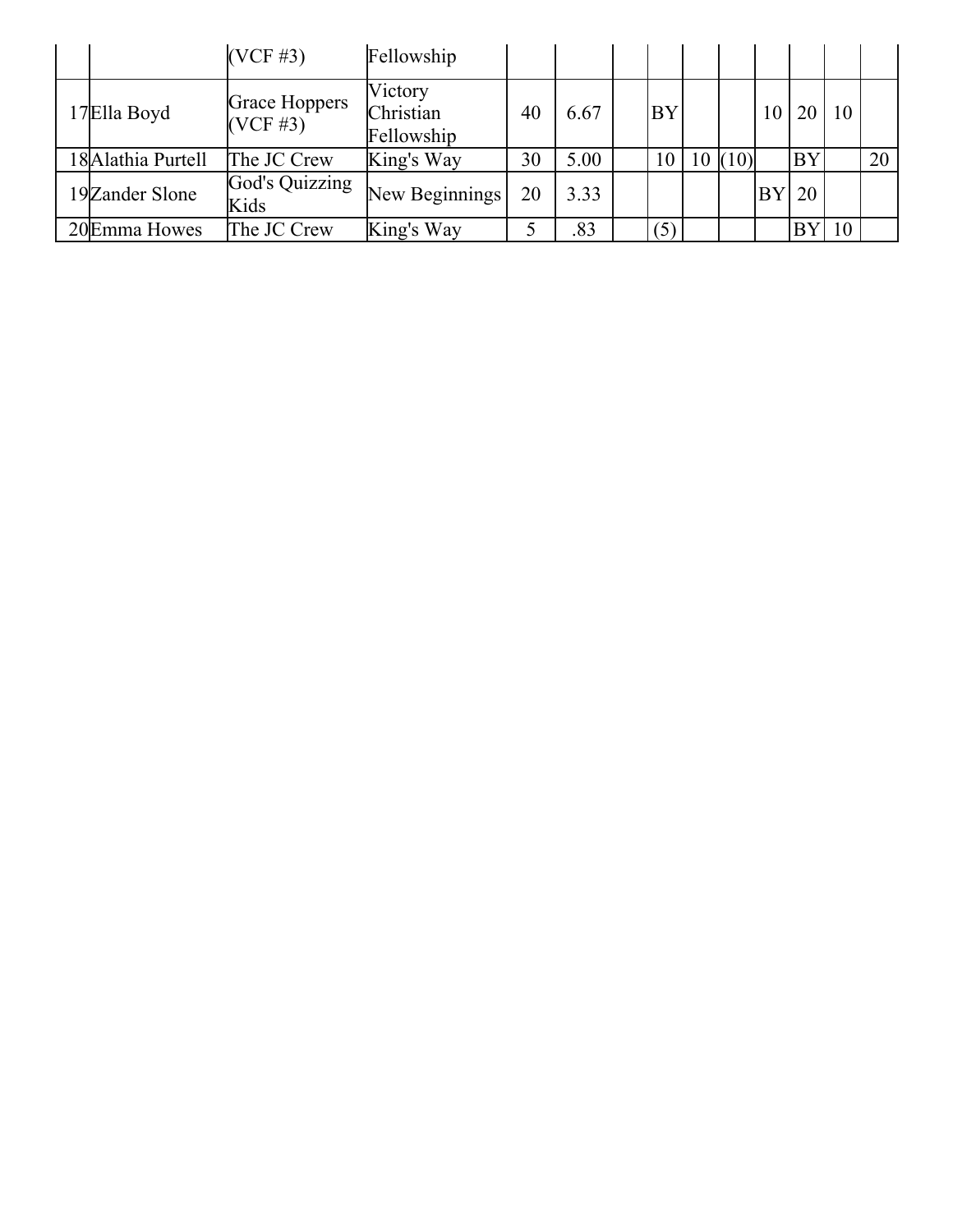## 2014 Meet 1: A Red

Team Score Report (2 way ties broken by head to head, 3+ way ties broken by points)(Scores sorted by TOTAL)

| #                                                                         | <b>Team</b>                                           |                         | Church                          |                                    | <b>W\L</b>        | <b>Total</b> | <b>AVG</b>            | R1             |                 | R <sub>2</sub>  | R <sub>3</sub>  | R <sub>4</sub>  | R <sub>5</sub> | R <sub>6</sub> | R7              |
|---------------------------------------------------------------------------|-------------------------------------------------------|-------------------------|---------------------------------|------------------------------------|-------------------|--------------|-----------------------|----------------|-----------------|-----------------|-----------------|-----------------|----------------|----------------|-----------------|
|                                                                           | 1The J-Walkers                                        |                         | King's Way                      |                                    | $6\,0$            | 1590         | 265.00 260 270        |                |                 |                 | 295             | 195 325         |                | <b>BY</b>      | 245             |
|                                                                           | 2Word Warriors                                        |                         | Lexington First                 |                                    | $\overline{5}$ \1 | 1295         | $215.83$  210 125     |                |                 |                 | <b>BY</b>       | 120             | 260            | 280            | 300             |
|                                                                           | 3Bible Hunters                                        |                         | River of Life                   |                                    | $4\sqrt{2}$       | 460          | 76.67                 |                | 100 110         |                 | 95              | <b>BY</b>       | 10             | 115            | 30              |
|                                                                           | 4 Victory Christian #4                                |                         | Victory Christian<br>Fellowship |                                    | $3\backslash 3$   | 300          | 50.00                 |                | <b>BY</b><br>20 |                 | 65              | 110             | 90             | 25             | (10)            |
|                                                                           | 5Chozen                                               |                         | True Life                       |                                    | $2\vee 4$         | 515          | 85.83                 |                | 50<br>100       |                 | 40              | 90              | <b>BY</b>      | 140            | 95              |
|                                                                           | 6Believer's Rock A 3                                  |                         | My Church                       |                                    | $1\backslash 5$   | 280          | 46.67                 |                | (15)<br>45      |                 | 15              | 185             |                | 50             | <b>BY</b>       |
|                                                                           | 7Believer's Rock A 1                                  |                         | My Church                       |                                    | 0/6               | 70           | 11.67                 |                |                 | <b>BY</b>       | 20              | 30              | (15)           | 10             | $\overline{25}$ |
| Individual Score Report (Ties broken by QuizOuts)(Scores sorted by TOTAL) |                                                       |                         |                                 |                                    |                   |              |                       |                |                 |                 |                 |                 |                |                |                 |
| #                                                                         | <b>Quizzer</b>                                        |                         | Team                            | Church                             |                   |              | Total AVG QO R1 R2 R3 |                |                 |                 |                 | $\overline{R4}$ | R5             | <b>R6</b>      | R7              |
|                                                                           | 1 Wesley Self                                         |                         | The J-Walkers                   | King's Way                         |                   |              | 795 132.50            | 5              |                 | 140 125         |                 |                 | 160 135 150 BY |                | 85              |
|                                                                           | $2\sqrt{\frac{\text{Josiah}}{\text{}} }$<br>Laakkonen |                         | <b>Word Warriors</b>            | Lexington First                    |                   | 540          | 90.00                 | $\overline{4}$ | 115             | 85              | <b>BY</b>       | 40              | 110            | 80             | 110             |
|                                                                           | 3 Amelia Evans                                        | Chozen                  |                                 | True Life                          |                   | 485          | 80.83                 | $\overline{4}$ | 50              | 100             | 40              | 90              | BY             | 110            | $\overline{95}$ |
|                                                                           | 4Cora Self                                            |                         | The J-Walkers                   | King's Way                         |                   | 445          | 74.17                 | $\overline{4}$ | 50              | 90              | 110             | 30              | 75             | <b>BY</b>      | 90              |
|                                                                           | 5Joseph Glaser                                        |                         | <b>Word Warriors</b>            | Lexington First                    |                   | 380          | 63.33                 | $\overline{2}$ | 40              | 70              | <b>BY</b>       | 50              | 90             | 90             | 40              |
|                                                                           | 6Olivia Lee                                           |                         | The J-Walkers                   | King's Way                         |                   | 350          | 58.33                 | $\overline{4}$ | $\overline{70}$ | $\overline{55}$ | $\overline{25}$ | 30              | 100            | <b>BY</b>      | $\overline{70}$ |
|                                                                           | 7 Amontae Brown Bible Hunters                         |                         |                                 | River of Life                      |                   | 310          | 51.67                 | 1              | 80              | 70              | 60              | <b>BY</b>       |                | 70             | 30              |
|                                                                           | 8 Paula Glaser                                        | <b>Word Warriors</b>    |                                 | Lexington First                    |                   | 270          | 45.00                 |                | 35              | (45)            | <b>BY</b>       | 30              | 50             | 80             | 120             |
|                                                                           | 9Joshua Stein                                         | Victory<br>Christian #4 |                                 | Victory<br>Christian<br>Fellowship |                   | 205          | 34.17                 | 1              | BY              | 10              | 90              | 50              | 30             | 35             | (10)            |
|                                                                           | 10 Isaac Moore<br>A 3                                 |                         | <b>Believer's Rock</b>          | My Church                          |                   | 160          | 26.67                 | 1              |                 |                 | $25$ (15) 10    | 85              |                | 55             | <b>BY</b>       |
|                                                                           | Maddison<br>Williams                                  |                         | <b>Bible Hunters</b>            | River of Life                      |                   | 130          | 21.67                 |                | 10              | 40              | 35              | <b>BY</b>       |                | 45             |                 |
|                                                                           | 12 Olivia Moore<br>A <sub>3</sub>                     |                         | <b>Believer's Rock</b>          | My Church                          |                   | 120          | 20.00                 | 1              | 20              |                 | 5               | 100             |                | (5)            | BY              |
|                                                                           | 13 Cyanna New                                         | Victory<br>Christian #4 |                                 | Victory<br>Christian<br>Fellowship |                   | 95           | 15.83                 |                | BY              |                 |                 | 10  (25)   60   |                | 60 $(10)$      |                 |
|                                                                           | 14Luke Kelly                                          |                         | <b>Word Warriors</b>            | <b>Lexington First</b>             |                   | 55           | 9.17                  |                |                 | 15              | BY              |                 | 10             | 10             | 20              |
|                                                                           | 15 Aaron Lin                                          |                         | <b>Word Warriors</b>            | <b>Lexington First</b>             |                   | 50           | 8.33                  |                | 20              |                 | <b>BY</b>       |                 |                | 20             | 10              |
|                                                                           | $16$ Alice<br>Lefringhouse                            | Chozen                  |                                 | True Life                          |                   | 30           | 5.00                  |                |                 |                 |                 |                 | BY             | 30             |                 |
|                                                                           | 16 Katie Alford                                       | A 1                     | <b>Believer's Rock</b>          | My Church                          |                   | 30           | 5.00                  |                |                 | BY <sup> </sup> | 10              | 10              |                |                | 10              |
|                                                                           | 17 Haley Williams                                     | A 1                     | <b>Believer's Rock</b>          | My Church                          |                   | 20           | 3.33                  |                |                 | <b>BY</b>       | 10              |                 | 10(15)10       |                | 5               |
|                                                                           | 17Jaedyn Worley                                       | A 1                     | <b>Believer's Rock</b>          | My Church                          |                   | 20           | 3.33                  |                |                 | BY              |                 | 10              |                |                | 10              |
|                                                                           | 18 Breanna Hurst                                      |                         | <b>Bible Hunters</b>            | River of Life                      |                   | 10           | 1.67                  |                |                 |                 |                 | BY              | 10             |                |                 |
|                                                                           |                                                       |                         |                                 |                                    |                   |              |                       |                |                 |                 |                 |                 |                |                |                 |